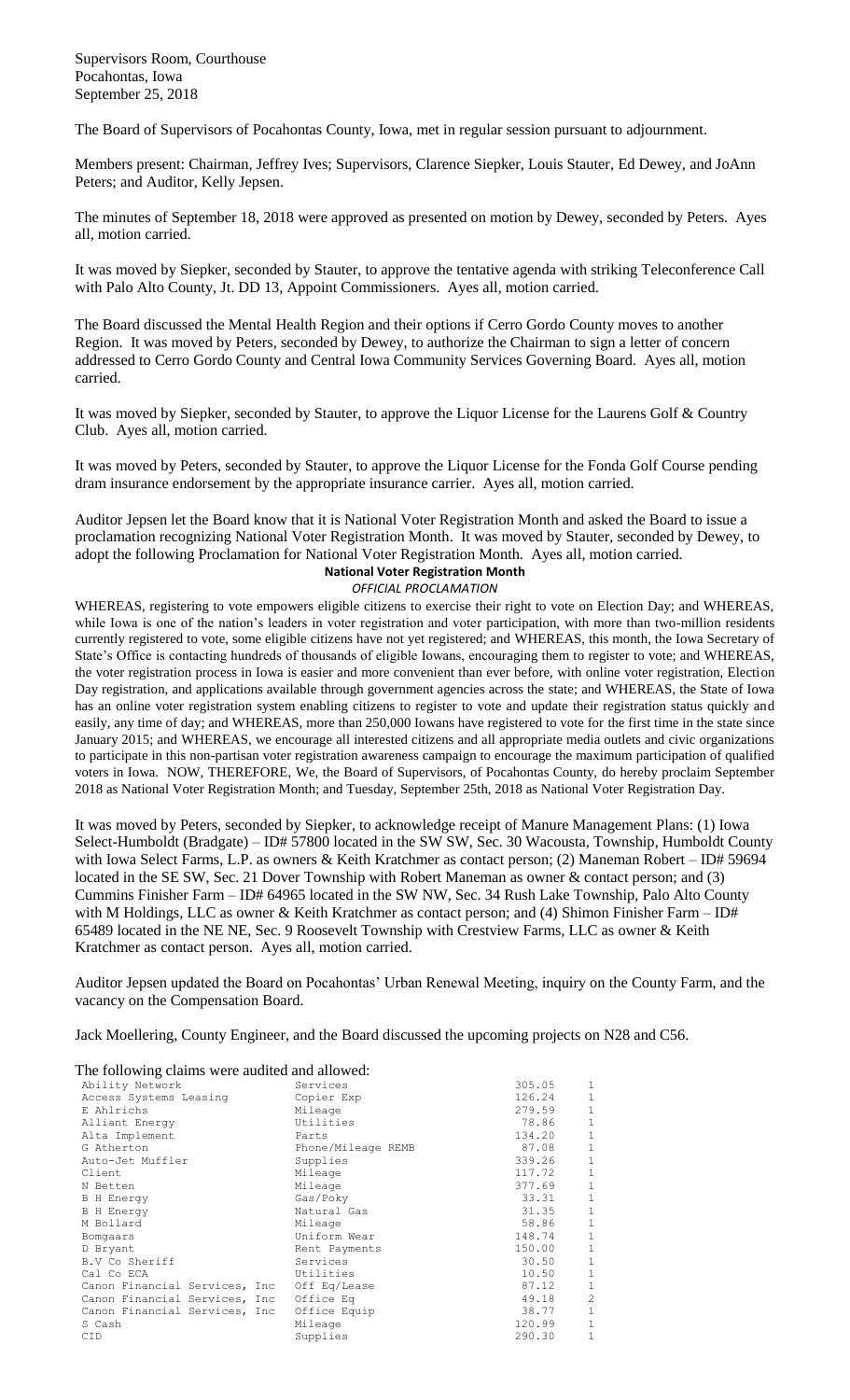| Central Salt                                | Icing Salt                                             | 8782.64           | 1                            |
|---------------------------------------------|--------------------------------------------------------|-------------------|------------------------------|
| Century Link<br>J Conlin                    | Phone<br>Mileage                                       | 110.19<br>256.15  | 1<br>1                       |
| Counsel                                     | frt/toner/shop                                         | 7.42              | 1                            |
| Counsel                                     | Printer Maint                                          | 32.29             | $\mathbf{1}$                 |
| O Cressler                                  | Expenses                                               | 71.64             | $\mathbf{1}$                 |
| O Cressler<br>CTM Media Group Attn: Payment | Mileage/Meal<br>Travel Guide Dist                      | 98.50<br>145.00   | $\mathbf{1}$<br>1            |
| Cummins Inc.                                | Maintenance                                            | 725.85            | $\mathbf{1}$                 |
| Des Moine Stamp                             | Stamp                                                  | 33.40             | 1                            |
| Farm & Home                                 | Supplies                                               | 162.62            | $\overline{c}$               |
| Galls<br>M Gargano                          | Law Enforcement Supplies<br>Services                   | 83.48<br>200.00   | 1<br>$\mathbf{1}$            |
| Genesis                                     | Janitorial                                             | 750.00            | 1                            |
| Kelsey E Hall                               | Mileage/Meal                                           | 64.82             | $\mathbf{1}$                 |
| Hallett Materials                           | icing sand                                             | 1237.68           | 1                            |
| Janis Hanson                                | Outside Assistance                                     | 1410.00           | $\mathbf{1}$                 |
| City-Havelock<br>K Hoffman                  | RUT/FTM<br>Mileage                                     | 934.95<br>18.53   | 1<br>$\mathbf{1}$            |
| IA DOT                                      | Services                                               | 625.60            | 1                            |
| IA Lakes Elec                               | Elect Lit Clear Camp30506                              | 48.00             | $\mathbf{1}$                 |
| IA Lakes Elec                               | Electric Con Build 28731                               | 137.00            | 1                            |
| IA Lakes Elec<br>IA Lakes Elec              | Electric Lizard Lake30827<br>Electric Meredith 2670428 | 89.00<br>372.00   | $\mathbf{1}$<br>1            |
| IA Lakes Elec                               | Electric West R Park28531                              | 38.00             | 1                            |
| IA Lakes Elec                               | Tower Rental                                           | 62.00             | 1                            |
| IA Prison Ind                               | signs                                                  | 93.55             | 1                            |
| ISPD                                        | Juv Ct Ex                                              | 1144.00           | 1                            |
| Iowa County Attorneys Assoc<br>M Klocke     | Conf Regist<br>Mileage                                 | 325.00<br>20.71   | 1<br>1                       |
| Larson Red Zone Sports                      | Office Eq                                              | 32.00             | 1                            |
| Laurens Plumbing                            | Supplies                                               | 99.38             | 1                            |
| Machine Shop                                | oxygen                                                 | 15.57             | 1                            |
| Machine Shop                                | rebar/PCC conc. patching<br>seals                      | 1657.63<br>114.53 | 1<br>$\mathbf{1}$            |
| Machine Shop<br>Machine Shop                | Supplies                                               | 118.60            | 1                            |
| Menards                                     | Sawhorses                                              | 117.96            | $\mathbf{1}$                 |
| Menards                                     | Supplies                                               | 289.46            | 1                            |
| MidAmeri Energy                             | Palmer elec                                            | 26.79             | $\mathbf{1}$                 |
| MidAmeri Energy<br>MidAmeri Energy          | Palmer int. Its<br>Utilities Pymt                      | 65.22<br>44.47    | 1<br>$\mathbf{1}$            |
| Next Gen Tech                               | System Support                                         | 214.89            | 1                            |
| R Nystrom                                   | Mileage                                                | 10.90             | 1                            |
| Office Elements                             | Offc Supplies                                          | 61.88             | 1                            |
| S Olson                                     | Services                                               | 50.00             | 1                            |
| Owen/King<br>City-Palmer                    | August SIR<br>RUT/FTM                                  | 351.00<br>2784.72 | $\mathbf{1}$<br>$\mathbf{1}$ |
| PA CO Sheriff                               | Services/Fees                                          | 16.05             | 1                            |
| PJ Greufe                                   | Services                                               | 1500.00           | 1                            |
| City-Plover                                 | RUT/FTM                                                | 1668.04           | $\overline{1}$               |
| Po Co Home Care<br>Po Co Home Care          | Health Aides<br>Home Health Aides                      | 112.50<br>2796.50 | 1<br>$\mathbf{1}$            |
| Po Co Home Care                             | Services                                               | 10115.00          | $\mathbf{1}$                 |
| Po Co Solid Waste                           | Rural Waste                                            | 9945.06           | -1                           |
| Po Co Solid Waste                           | Services                                               | 101.00            | 1                            |
| Poca Equip                                  | Op/Const Equip                                         | 55.71             | -1                           |
| Poca Fiber<br>Poca St Bank                  | Telecommunications<br>Rent                             | 194.75<br>400.00  | 1<br>-1                      |
| Pro Co-Op                                   | Fuel                                                   | 104.16            | 1                            |
| Pro Co-Op                                   | Water                                                  | 73.80             | $\mathbf{1}$                 |
| Record Dem                                  | Ad                                                     | 130.00            | 1                            |
| V Ricklefs<br>City-Rolfe                    | Mileage<br>Utilities                                   | 184.21<br>29.46   | $\mathbf{1}$<br>1            |
| Sanofi Pasteur                              | Vaccines                                               | 2388.98           | $\mathbf{1}$                 |
| Jean Sassman NicOls Court Repo Transcript   |                                                        | 86.40             | $\mathbf{1}$                 |
| Dominic Schnell                             | Well Plug                                              | 350.00            | $\mathbf{1}$                 |
| Genesis                                     | Services                                               | 45.32             | 1                            |
| Schoon Excavating<br>Seiler App             | Drainage<br>Repairs                                    | 24.04<br>55.90    | $\mathbf{1}$<br>1            |
| K Simacek                                   | Mileage                                                | 44.15             | $\mathbf{1}$                 |
| T Reuters-West                              | Legal Publications                                     | 126.00            | 1                            |
| Thrifty White                               | Nurse Supplies                                         | 659.96            | 1                            |
| IA ST Treasurer<br>IA ST Treasurer          | Fonda fuel tank fee<br>Havelock fuel tank fee          | 20.00<br>20.00    | 1<br>1                       |
| IA ST Treasurer                             | Laurens fuel tank fee                                  | 20.00             | 1                            |
| IA ST Treasurer                             | Palmer fuel tank fee                                   | 20.00             | 1                            |
| IA ST Treasurer                             | Plover fuel tank fee                                   | 20.00             | 1                            |
| IA ST Treasurer<br>IA ST Treasurer          | Poky fuel tank fee<br>Rolfe fuel tank fee              | 60.00<br>20.00    | 1<br>1                       |
| US Cellular                                 | Phone                                                  | 150.17            | 1                            |
| USPS                                        | Envelopes                                              | 290.30            | 1                            |
| K Vadar                                     | Mileage                                                | 82.30             | 1                            |
| City-Varina                                 | RUT/FTM                                                | 479.78            | 1                            |
| Verizon<br>Verizon                          | hot spots<br>Telecommunications                        | 160.10<br>51.36   | 1<br>1                       |
| D Waters                                    | Supplies/Labor                                         | 137.75            | 1                            |
| S Winkler                                   | Offc Supplies                                          | 38.27             | $\mathbf{1}$                 |
| Woods                                       | Postage for water tests                                | 68.88             | 1                            |
| Adam Wurr<br>Ziegler                        | Promo Videos<br>Supplies                               | 913.00<br>494.14  | $\mathbf{1}$<br>1            |
| Jessica S Zuetlau                           | Mileage                                                | 111.73            | $1\,$                        |
| Grand Total                                 |                                                        | 61395.10          |                              |

At 11:00 a.m., a teleconference was held with Calhoun County Board of Supervisors as Trustees for Jt. DD 43-72. Present Pocahontas County: Jeff Ives, Clarence Siepker, JoAnn Peters, Louis Stauter, Ed Dewey; and Kelly Jepsen, Auditor. Present Calhoun County: Carl LeGore, Mike Cooper, Scott Jacobs; and Robin Batz, Auditor.

It was moved by Stauter, seconded by Jacobs, to appoint Jeff Ives, Chair, and Kelly Jepsen, Secretary, of the Joint Conference call. Ayes all, motion carried.